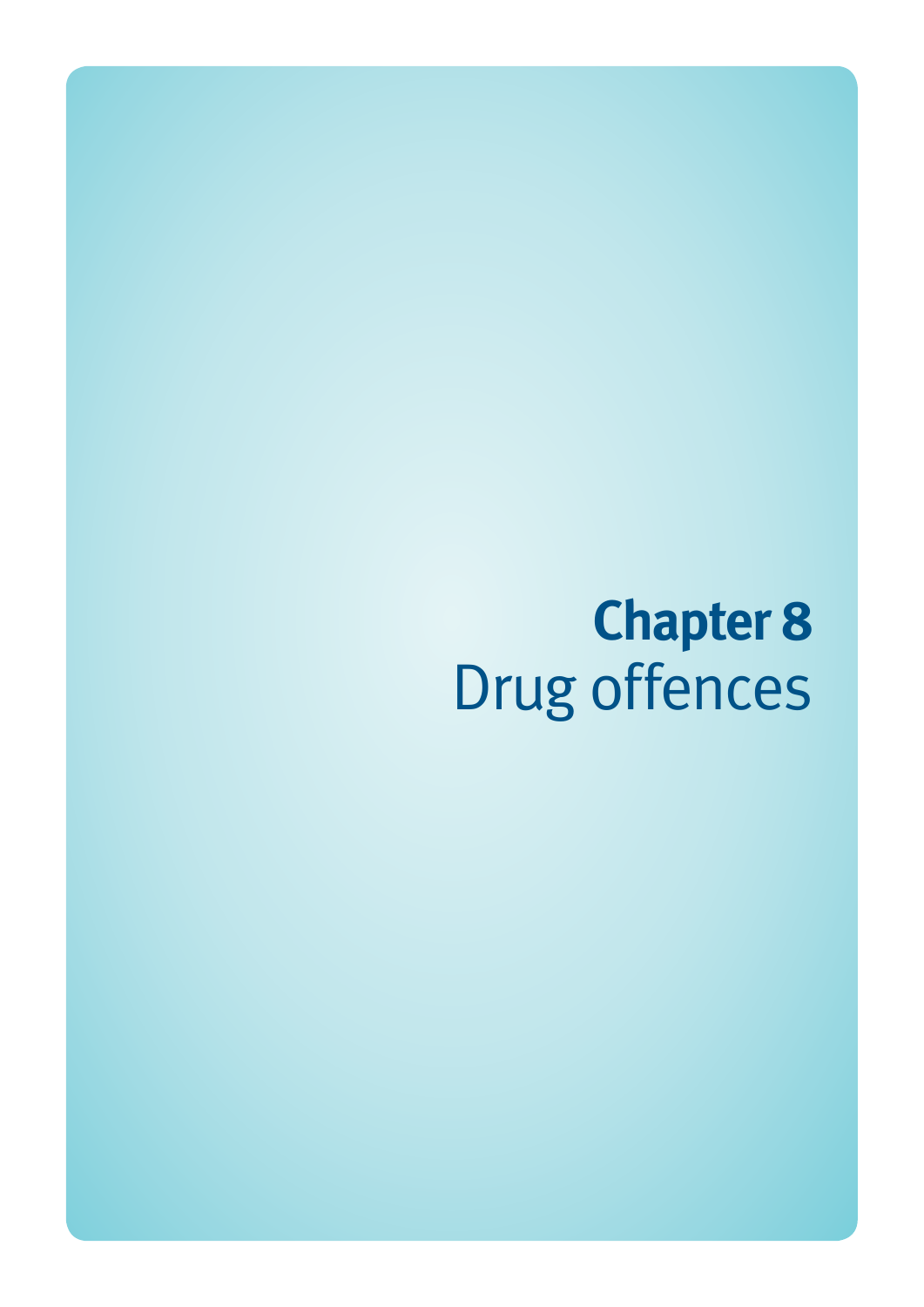# **Chapter 8—Drug offences**

| D. Possession of things for use in connection with administration/consumption/smoking dangerous drugs (8-16-8-20) |
|-------------------------------------------------------------------------------------------------------------------|
|                                                                                                                   |
|                                                                                                                   |
|                                                                                                                   |
| H. Occupier/manager permitting place to be used for commission of drug offences  (8-33-8-36)                      |
|                                                                                                                   |

## Referrals to Drug Court closed

On Friday 16 November 2012, the Queensland Government released the amendments to the Drug Court Regulations, which effectively stop any further referrals to the drug court.

Accordingly, if you have enquiries from clients or their families or other solicitors about the possibility of going to drug court, this sentencing option now no longer exists.

The drug court will still operate for the next few months, so it hasn't shut completely, but it will operate only to enable the current participants to continue treatment and be transitioned from the court to alternative sentencing options eventually, and deal with any participants on drug court warrants who surrender or are arrested.

If you have any questions please call the Drug Court Team on 3238 3496.

# **A. Introduction**

### **8-1** *Drugs Misuse Act 1986* **(Qld)**

The laws covering drug offences in Queensland are contained in the *[Drugs Misuse Act 1986](http://www.legislation.qld.gov.au/LEGISLTN/CURRENT/D/DrugsMisuseA86.pdf)* (Qld), which came into effect on 27 October 1986. The substantive drug offences are set out in ss 5–12 of the Drugs Misuse Act.

### **8-2 Dangerous drugs**

Section 4 defines a 'dangerous drug' as 'a thing specified in the *[Drugs Misuse Regulation 1987](http://www.legislation.qld.gov.au/LEGISLTN/CURRENT/D/DrugsMisuseR87.pdf)* (Qld), schedule 1 or 2 or' any part of any specified plant or (in effect) any of the chemical derivative of any defined drug.

Schedule 1 contains the most serious substances and offences associated with these drugs attract the most significant penalties. Schedule 1 drugs are:

'Amphetamine Cocaine Heroin Lysergide [LSD] Methylamphetamine 3,4-Methylenedioxymethamphetamine (MDMA) [Ecstacy]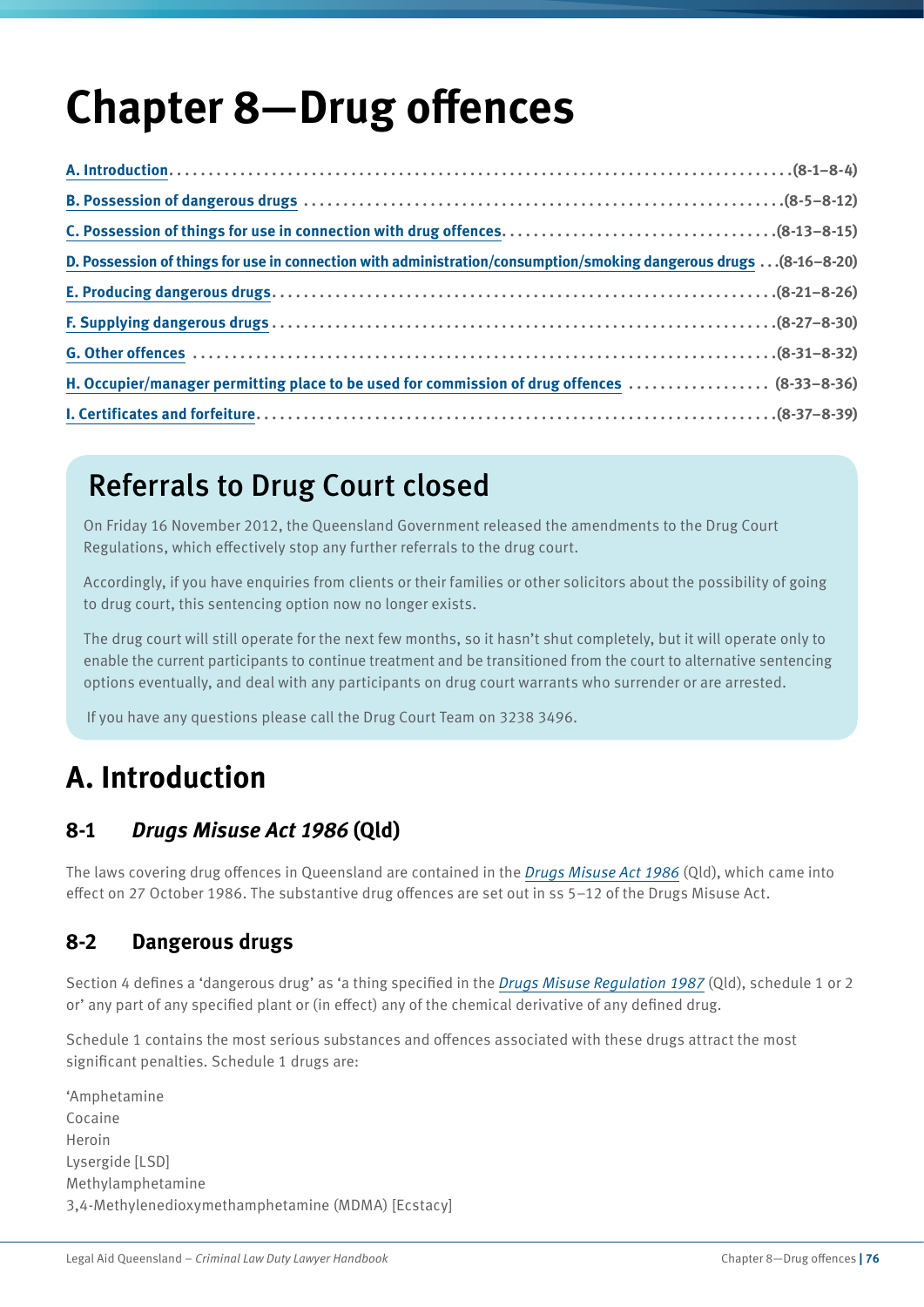Paramethoxyamphetamine Phencyclidine'.

Schedule 2 includes all other illicit drugs, including those commonly found in the community. In particular, the schedule includes:

Cannabis Methadone Morphine Gamma hydroxybutyric acid (GHB) Diazepam (Valium) Temazepam Synthetic cannabinoids (several variations of JWH-)

(Note: This list is not exhaustive. If in doubt, refer to the complete schedule.)

Schedule 2 covers all anabolic and androgenic steroidal agents.

### **8-3 Summary jurisdiction for drug offences**

Under ss 13(1) and (2), if a person is charged with committing a crime under ss 6, 7, 8, 9, 9A, 9B, 9C, 10(1), 11 or 12 and would be liable upon conviction to jail for 15 years, proceedings may be taken summarily, in which case the person is liable to three years' imprisonment upon conviction.

The Act also now includes s 14, which indicates that, if a person is charged under s 9 (possession of a dangerous drug), proceedings may not be taken summarily if the prosecution alleges that the possession was for a commercial purpose. If no commercial purpose is alleged and proceedings are dealt with summarily, the maximum penalty is three years' imprisonment.

The following offences can be dealt with summarily at the election of the prosecutor (ss 13, 14, 118(2)):

- supplying Schedule 2 drugs without circumstances of aggravation
- producing Schedule 2 drugs of less than Schedule 3 quantity
- possessing Schedule 1 or 2 drugs
- possessing things for use in connection with the commission of a crime under the Drugs Misuse Act or that have been so used by the accused
- permitting places to be used for committing crimes under the Drugs Misuse Act
- publishing or possessing instructions for producing Schedule 1 or 2 drugs (s 8A).
- Schedules 3 and 4 specify quantities (weight) for each defined dangerous drug. Generally, for powdered Schedule 1 and 2 drugs, the quantity is 2 grams; for cannabis, 500 grams or 100 plants. In all instances, you should refer to the schedules, as charges and penalties can vary according to weight.

If the presiding magistrate decides that the offence should be prosecuted on indictment, they must not determine the charge summarily, but deal with the proceedings as committal proceedings for trial or sentence (s 118(4)). Any plea entered by the defendant at the beginning of the summary proceedings is then disregarded (s 118(5)) and the defendant must be addressed in line with the committal procedure.

Offences which proceed on indictment proceed in the district court where the maximum penalty is 20 years or less, and the Supreme Court for all other offences.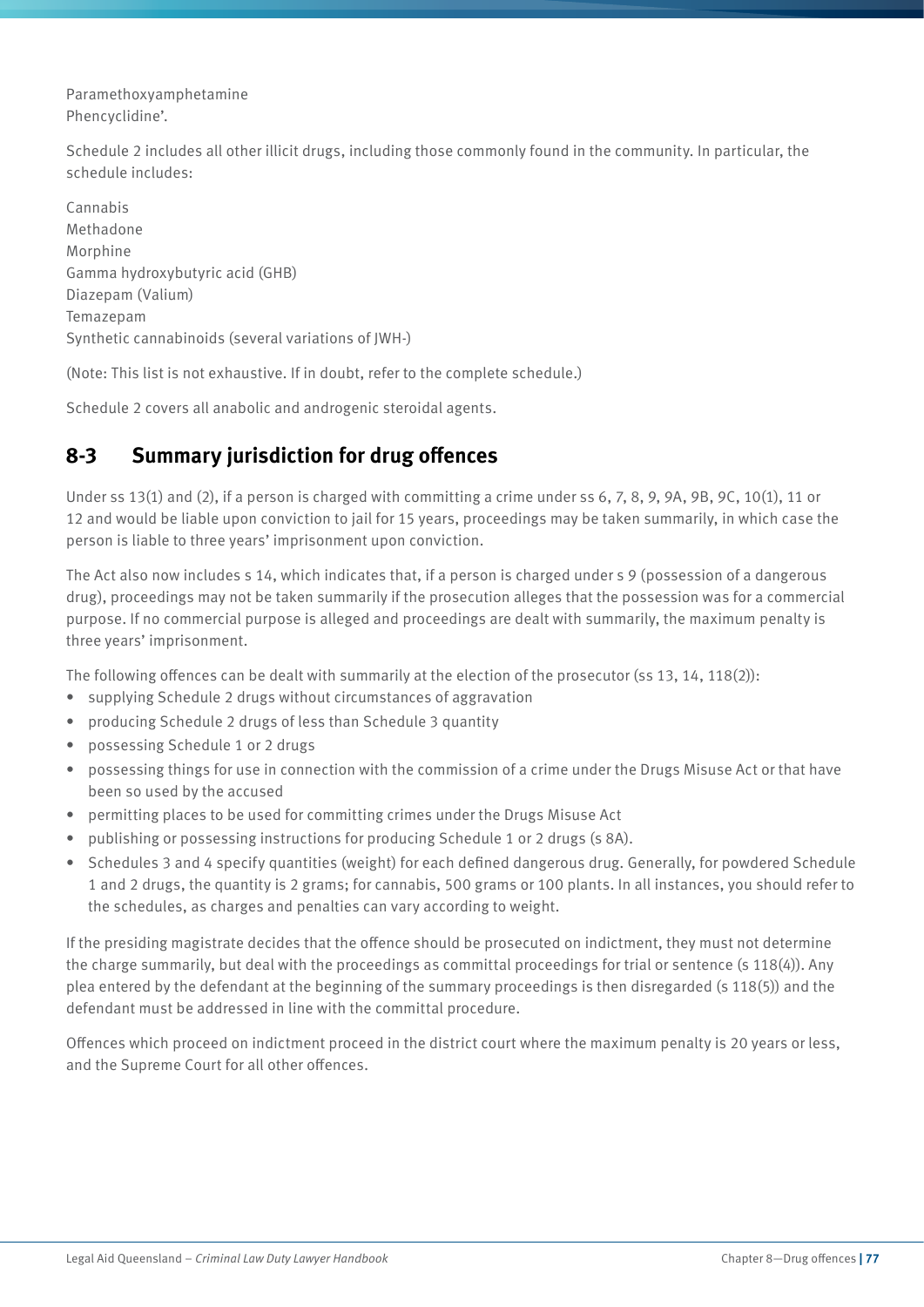### **8-4 Bail for drug offences**

Under ss 7 and 8 of the *[Bail Act 1980](http://www.legislation.qld.gov.au/LEGISLTN/CURRENT/B/BailA80.pdf)* (Qld), either the court or a police officer (watch-house keeper) may grant bail to a person charged with an offence under the Drugs Misuse Act. There are no special provisions relating to bail for drug offences.

If watch-house bail is granted to a defendant, the prosecutor would probably elect to have the matter dealt with summarily. However, the magistrate may still abstain from dealing with the matter.

# **B. Possession of dangerous drugs**

### **8-5 Unlawfully in possession of dangerous drugs**

'A person who unlawfully has possession of a dangerous drug is guilty of a crime' (s 9).

### **8-6 Possession defined**

Although 'possession' is not defined in the Drugs Misuse Act, s 116 states that '[t]he Criminal Code shall, with all necessary adaptations, be read and construed with this Act'.

Schedule 1 of the *[Criminal Code Act 1899](http://www.legislation.qld.gov.au/LEGISLTN/CURRENT/C/CriminCode.pdf)* (Qld) states that the term 'possession' includes 'having under control in any place whatever, whether for the use or benefit of the person of whom the term is used or of another person, and although another person has the actual possession or custody of the thing in question'.

However, this definition is inclusive and not exhaustive (see *R v Warneminde* [1978] Qd R 371).

In *R v Solway* [1984] 2 Qd R 75, the court expressed the view that,

'... before a person can be said to be in possession of any object he must not only know of its existence, but he must have laid a claim to it (*Warneminde*), or exercised some control over it (*Thomas and Todd*)'.

The knowledge to be proved is the knowledge of the substance, not the nature of the substance. Actual possession without knowledge is not possession for the purposes of these offences (see *Lockyer v Gibb* [1967] 2 QB 243, 248; *R v Boyesen* [1982] AC 768, 773–4).

In *Clare v R* (1994) 2 Qd R 619; [\[1993\] QCA 558](http://archive.sclqld.org.au/qjudgment/1993/QCA93-558.pdf), it was held that the prosecution was not required to prove that the accused knew the powder in his custody was heroin when he thought it was perfume base. The onus was on him to raise the defence of 'honest and reasonable mistake' under s 24 of the Criminal Code.

However, for a conviction to be sustained, knowledge must be proved beyond reasonable doubt. Such proof may be based on an inference drawn from all the circumstances (see *R v Armstrong* (Unreported, Queensland Court of Criminal Appeal, CA 191 of 1985, McPherson, Thomas and de Jersey JJ , 17 October 1985) and *Duncan v Martyn* (Unreported, Queensland Court of Criminal Appeal, CA 14 of 1989, Kelly SPJ, Kneipp and Demack JJ , 18 April 1989)) but the inference of guilty knowledge must be the only rational inference that can be drawn from the evidence (see *R v Bridges* [1986] 2 Qd R 391).

### **8-7 Actual possession**

#### **Physical possession**

In *Warner v The Metropolitan Police Commissioner* [1969] 2 AC 256, 305, Pearce LJ said '(b)y physical possession or control I include things in his pocket, in his car, in his room and so forth. That seems to me to accord with the general popular wide meaning of the word "possession" and to be in accordance with the intention of the Act'.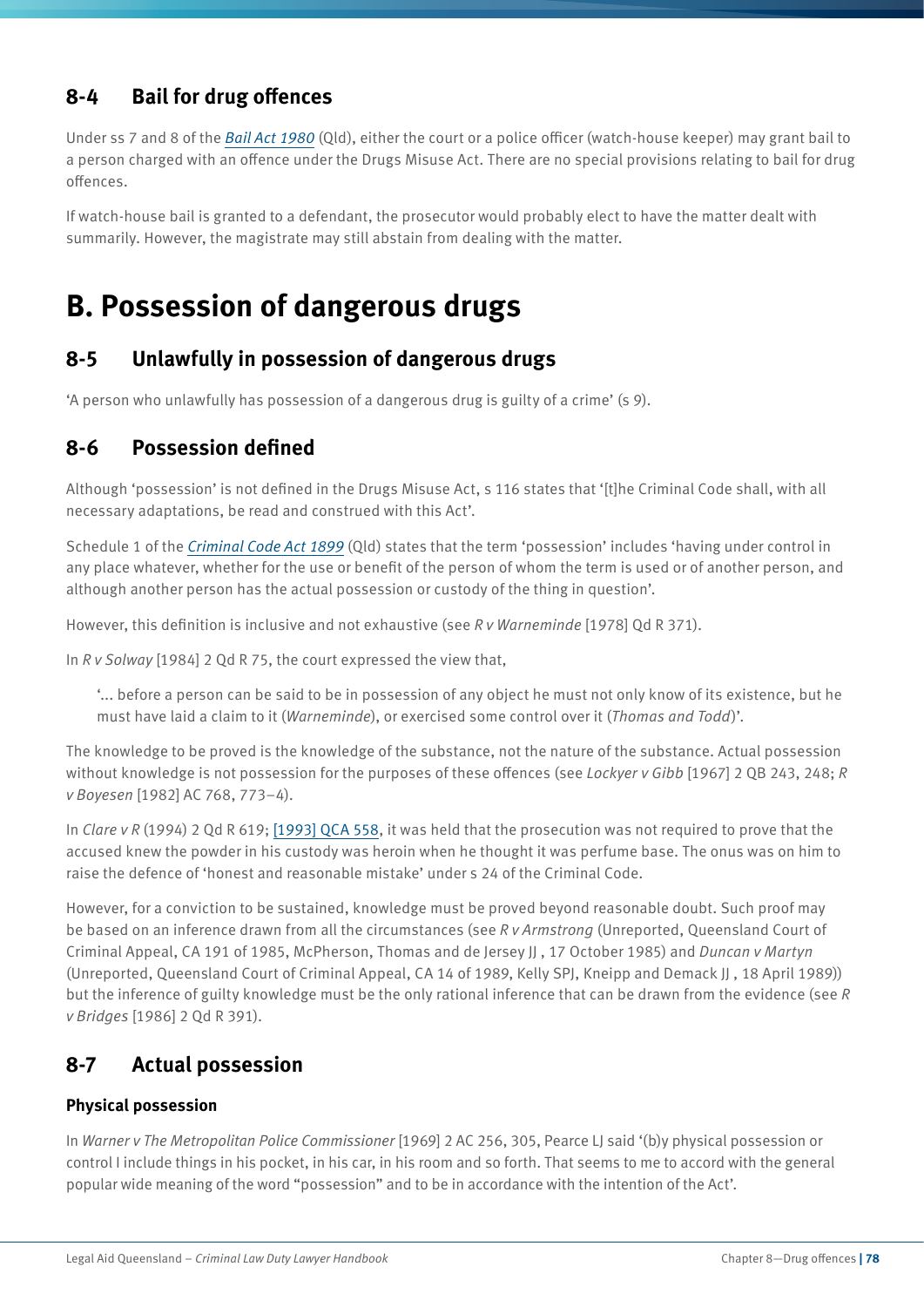#### **Non-physical possession**

As long as the elements of knowledge and control can be established, it is not necessary to show physical possession. In *R v Warneminde (supra)*, the defendant was held to be in possession of a package held at a freight depot, which he had ordered and paid for, as it was necessary for the defendant only to sign the delivery receipt to gain control of the package.

A defendant who had a pistol locked in a car to which they alone had the key was held to be in possession of that pistol (see *R v Williams* [1967] 2 NSWR 594).

However, mere knowledge of the existence of a drug, coupled with a future intention to exercise control, is not enough (*R v Solway (supra)*). In Solway, cannabis was found in the defendant's bathroom cabinet. He admitted that he knew what it was and that it had been left there after a party. He had no particular intention to do anything with the substance. His appeal against his conviction for possession of the cannabis was allowed.

#### **Joint possession**

It is possible for more than one person to be in possession of a particular item at any one time. Of course, there must be knowledge of the item and what it is, together with consent or intention to possess. For instance, when three defendants were apprehended in a house where a number of firearms and ammunition were hidden, all three were held to be in possession of all the firearms and ammunition (see *R v Bentham* [1973] 1 QB 357). Another typical situation is where several people are seated in a room and all are smoking the same cannabis joint. Depending on the evidence, they may all be in joint possession of the cannabis being smoked and/or any utensil being used to smoke it.

It is possible to have possession of goods even when they are in another person's custody. The element of control is the important factor (see *R v Bridges (supra),* 395). For example, if a person leaves an item with a cloakroom attendant, the owner of the item retains possession, even though the cloakroom attendant has actual physical custody.

#### **8-8 Deemed possession**

The evidentiary provision in s  $129(1)(c)$  of the Act states that:

'[p]roof that a dangerous drug was at the material time in or on a place of which [the person charged] was the occupier or concerned in the management or control of, is conclusive evidence that the drug was then in the person's possession unless the person shows that he or she then neither knew nor had reason to suspect a drug was in or on that place'.

This section places criminal responsibility on those people who fall within the definition of either 'occupier' or 'one concerned in the management or control' of a place unless they can discharge the reversed onus of proof (i.e. that they neither knew nor had reason to suspect that drugs, the subject of a particular charge, were on the premises under their control). The reversed onus of proof must be discharged on the balance of probabilities (see *R v Fox* [1986] 2 Qd R 402, 405; *R v Brauer* [1990] 1 Qd R 332; *Lawler v Prideaux* [1995] 1 Qd R 186; [\[1993\] QCA 395](http://archive.sclqld.org.au/qjudgment/1993/QCA93-395.pdf); and *Symes v Lawler* [1995] 1 Qd R 226; [\[1993\] QCA 394](http://archive.sclqld.org.au/qjudgment/1993/QCA93-394.pdf)).

See also *Tabe v R* (2005) 225 CLR 418; [\[2005\] HCA 59](http://www.austlii.edu.au/au/cases/cth/HCA/2005/59.html), where a parcel containing drugs addressed to 'Mr Tabler' was delivered to a post office. Tabe and a female friend went to the post office, where his friend collected a substitute parcel. Both were then arrested. It was clear that the female friend never obtained possession of the drugs. Section 129(1)(c) applies only where no actual possession can be established (*Lawler v Prideaux*). If, for example, the owner of a premises is at those premises with a guest who is found in physical possession of drugs, i.e. in his hand, the occupier is not deemed to be in possession.

Presence alone does not constitute 'occupation'. There needs to be proof that the person had or purported to have a right to exclude others from the place (*Thow v Campbell* [1997] 2 Qd R 324; [\[1996\] QCA 522](http://archive.sclqld.org.au/qjudgment/1996/QCA96-522.pdf)). Although not given in evidence by the accused, 'evidence as to what the appellant said when questioned at the time of the search might, in the absence of any reason for doubting its accuracy, be thought to be capable of discharging the burden of proof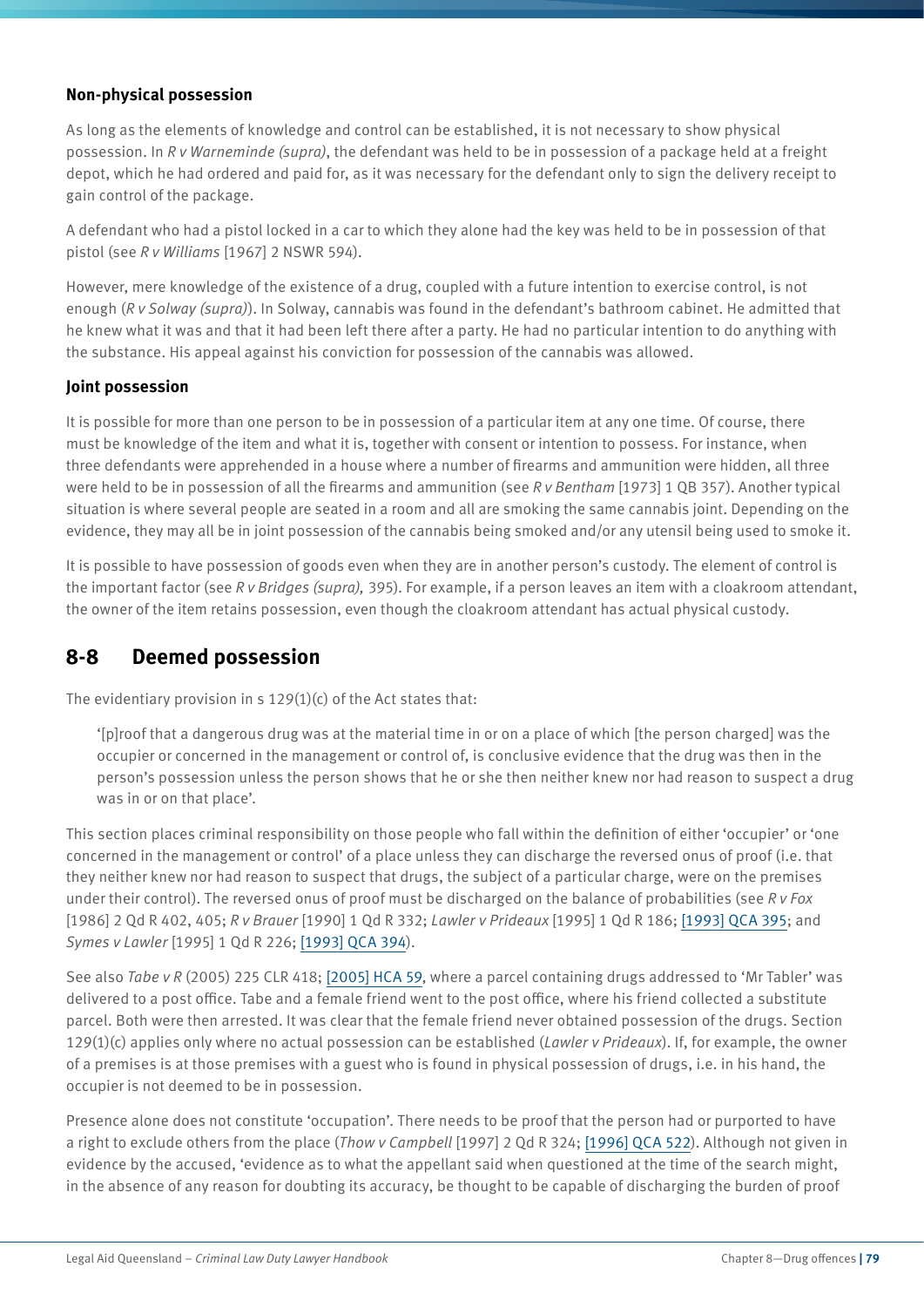resting on the appellant under s.57(c) (the then equivalent of the current s129(1)(c) of the DMA)' (*Bourke v Reid* (1993) 67 A Crim R 518; [\[1993\] QCA 83](http://archive.sclqld.org.au/qjudgment/1993/QCA93-083.pdf)).

### **8-9 Possession of minute quantities**

In a case where the quantity of the drug alleged to be in the defendant's possession was so minute that it could not be seen with the naked eye, a conviction for possession did not stand. In *Williams v R,* Gibbs and Mason JJ held that possession, to be guilty of an offence, must not be 'of a minute quantity of a drug incapable of discernment by the naked eye and detectable only by a scientific means'; rather, for the offence of possession to be made out it must be of 'such a quantity of the drug as makes it reasonable to say as a matter of common sense and reality that it is the drug of which the person is in possession' (*Williams v R* (1978) 140 CLR 591, 598-599).

In the same case, Aickin J. held that the critical question was not whether a small quantity of the substance is scientifically identifiable or usable but whether the accused person has sufficient knowledge of the presence of the substance to be in possession of it (see *Williams v R (supra)*, 613, followed in *Bourke (supra)*).

Although a person may possess only a very small quantity, the circumstances of the case may allow a court to infer that the person possesses a larger quantity. In *Barlow v Dale* (Unreported, Queensland Court of Appeal, CA 406 of 1993, Fitzgerald P, McPherson JA and Williams J, 8 December 1993), the accused was found in her house with a bowl of green leafed material. She threw the contents out the window. Traces of leaf remained in the bowl and, although minute, were analysed as cannabis. Her conviction was upheld.

In *Donnelly v Rose* [1995] 1 Qd R 148; [\[1993\] QCA 223](http://archive.sclqld.org.au/qjudgment/1993/QCA93-223.pdf) the court of appeal held that where the prosecution proved no more than that the quantity of heroin was so small that the analyst could not determine the quantity of it, the evidence was plainly not enough to sustain a conviction.

### **8-10 Possession—momentary control**

In a case where a defendant was aware that a bag on a table contained cannabis and, when police entered the room, placed the bag under a newspaper, it was held that the defendant had exerted physical control sufficient to demonstrate an intention to exclude physical possession of the bag from anybody else (see *R v Todd* (1977) 6 A Crim R 105).

Similarly, in a case where a defendant was sitting on a verandah beside some Buddha sticks that belonged to someone else, which the defendant threw over the edge of the verandah when told the police were coming, it was held that the defendant demonstrated enough assertion of the right to control to constitute possession (*R v Thomas*  (1981) 6 A Crim R 66).

### **8-11 Possession—applicability of s 24 of the Criminal Code**

Section 129(1)(d) of the Drugs Misuse Act states that 'the operation of the Criminal Code, section 24 is excluded unless [the person charged] shows an honest and reasonable belief in the existence of any state of things material to the charge'.

In essence, if the prosecution can prove beyond reasonable doubt both possession (whether actual or constructive) and knowledge, the defendant must then show honest and reasonable belief in the existence of any state of things which might give the defendant a defence (see *R v Keskic* [1979] Qd R 348, 355). In *Tabe v R (supra)*, Callinan and Heydon JJ held at [145] section 57(d) (now 129(1)(d) qualifies the operation of s 24 of the Code.

Its practical effect is that the defendant must show, on the balance of probabilities only, that they are entitled to be acquitted on the basis of an honest and reasonable belief in the existence of any state of things material to the charge, rather than that which the Criminal Code would otherwise require—that the prosecution negative such a belief beyond reasonable doubt.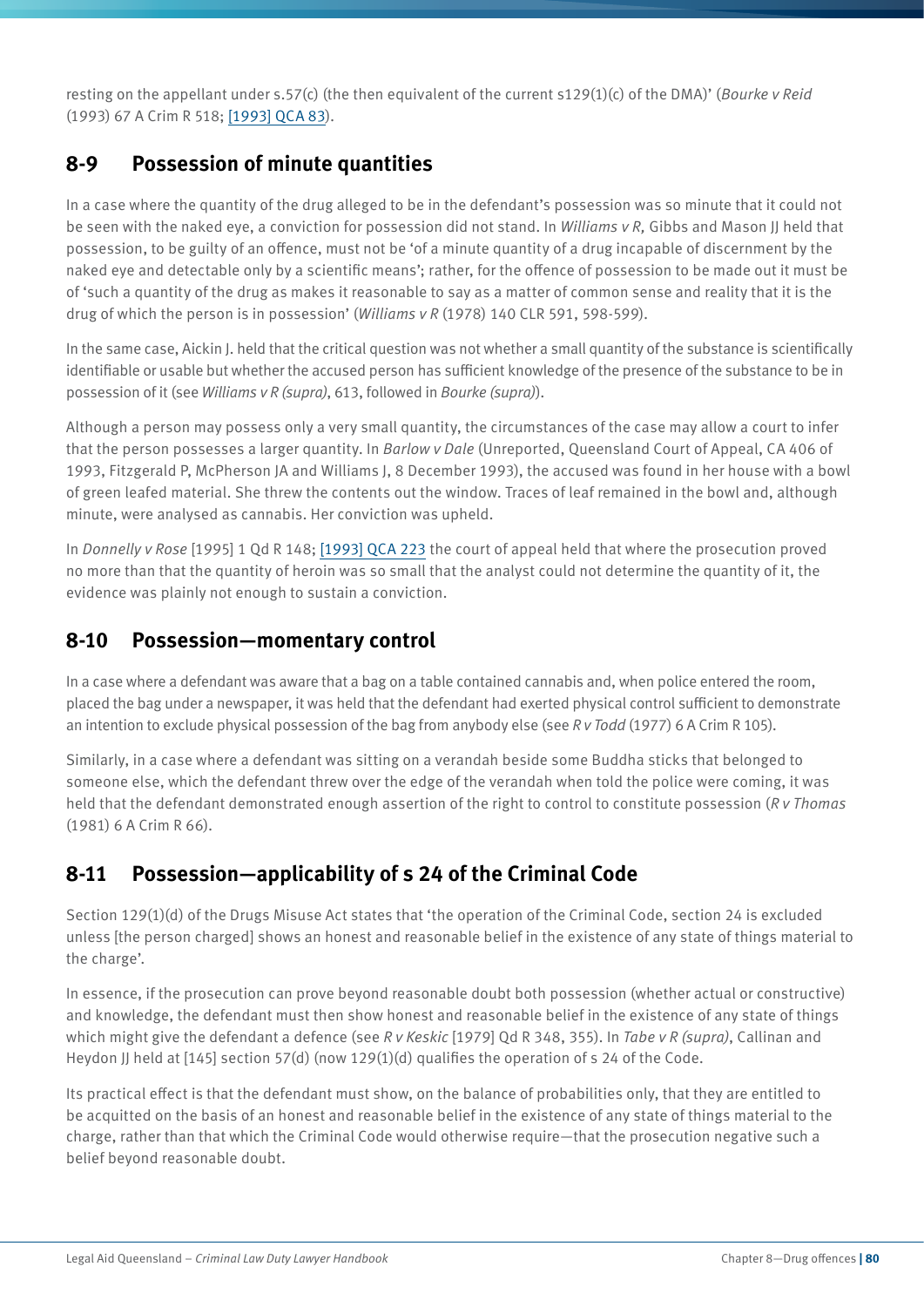### **8-12 Possessing relevant substances or things**

Sections 9A states that '[a] person who unlawfully possesses a relevant substance or thing [as defined under s 9A(2)] commits a crime'. The maximum penalty is 15 years' imprisonment. Section 9A(2) defines a 'relevant substance' as 'a substance that is, [or are] or contains, a controlled substance and the gross weight of the relevant substance is of, or exceeds, the gross weight specified in the *Drugs Misuse Regulation 1987*, schedule 8A'. Substances and their gross weights include pseudoephedrine (50 g or 1 L) and hypophosphorous acid (0.1 g). A 'relevant thing' is defined as 'a thing specified in the *Drugs Misuse Regulation 1987*, schedule 8B', and includes a condenser, distillation head and reaction vessel.

# **C. Possession of things for use in connection with drug offences**

### **8-13 Possession of things for use in connection with drug offences**

'(1) A person who has in his or her possession of anything—

- (a) for use in connection with the commission of a crime defined in this part ; or
- (b) that the person has used in connection with such a purpose;

is guilty of a crime.

Maximum penalty—15 years imprisonment' (s  $10(1)$ ).

### **8-14 General comments**

For a discussion of the concept of possession, see 8-27–8-32 of this chapter. However, note that s 129(1)(c) (referred to in 8-33) applies only to 'dangerous drugs' and not 'things', and, therefore, does not apply to charges under this section. The offence in this section does not require that the thing be in a person's possession unlawfully; rather, it is either to be used or has been used in connection with committing a crime defined in Part 2 of the Act.

Therefore, a person could be charged with possession of a motor vehicle, wheelbarrow or any item that they have used or intend to use if the required connection can be made to either the past use or intended use of the item to commit a crime under Part 2 of the Act. Consequently, the thing used could be forfeited to the Crown (Drugs Misuse Act, Part 5) and be subject to a restraining order pending a decision on forfeiture (see 8-39).

As duty lawyer, you should pay special attention to the elements of this offence. To succeed, the prosecution must establish either past use of the item by the defendant (usually through an admission) or intention to use (admitted or inferred).

Note: It is not an offence under the Act to possess things 'which have been used' by someone other than the defendant. The words 'for use' require proof of intention associated with the items (*R v Miller* [1990] 2 Qd R 566). It may be sufficient that the intended use was to be by someone other than the defendant (see *R v Ellames* [1974] 3 All ER 130, 136).

In a previous case, a person possessed a small plastic bottle that had been used for smoking cannabis, though not by the defendant or with the defendant's knowledge. The defendant did not admit possessing the bottle to use it to smoke cannabis and a plea of guilty entered was quashed on appeal (see *R v Knibb* (Unreported, Queensland Court of Criminal Appeal, CA 303 of 1981, Campbell, Sheahan and Connelly JJ, 9 March 1982)).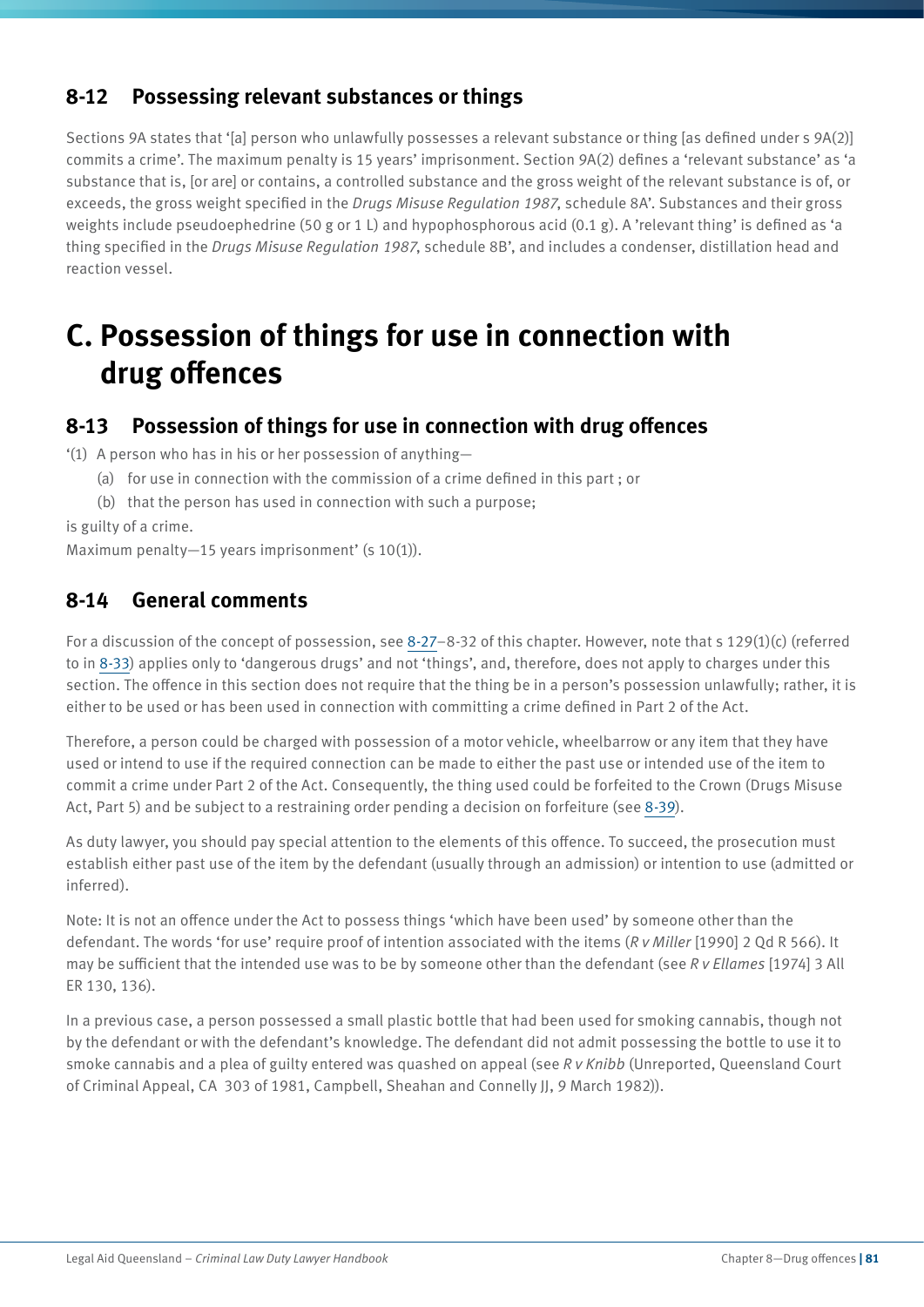### **8-15 Possession of a prohibited combination of items**

'A person who unlawfully possesses a prohibited combination of items commits a crime' (s 10B(1)), 'even if the items are separate or at different places' (s 10B(2)). Schedule 8C of the Drugs Misuse Regulation defines prohibited combinations of items, listing three combinations of chemicals.

Pseudoephedrine or its salts is the common chemical that must be present in any of the three combinations for the charge to be made out. This offence typically accompanies a 'producing dangerous drugs' charge (s 8), where several chemical substances are located with other items, with three of the chemicals making up one of the combinations. This charge cannot be dealt with summarily and the maximum penalty is 25 years' imprisonment.

# **D. Possession of things for use in connection with administration/consumption/smoking dangerous drugs**

### **8-16 Possession of things for use in connection with administration/consumption/ smoking dangerous drugs**

'(2) A person who unlawfully has in his or her possession anything (not being a hypodermic syringe or needle)—

- (a) for use in connection with the administration, consumption or smoking of a dangerous drug; or
- (b) that the person has used in connection with such a purpose;

commits an offence' and is liable for two years' imprisonment (s 10(2)).

### **8-17 Elements of offence**

Under this section, the following must be shown:

- there was possession of a thing (see 8-5–8-7 of this chapter regarding possession). However, note that  $s$  129(1)(c) (referred to in 8-8) applies only to 'dangerous drugs' and not 'things', and, therefore, does not apply to charges under this section
- the possession was unlawful (defined in s 4(1) as 'without authorisation, justification or excuse by law')
- the thing was in possession for use (i.e. intended use) or had actually been used in connection with one of the purposes set out in s 10(2)(a) (see 8-16).

### **8-18 Offences involving possession of hypodermic syringes**

Under s 10(3), '[a] person (other than a medical practitioner, pharmacist or person or member of a class of persons authorised to do so by the Minister…[for Health on recommendation of the Director-General of Health and Medical Services]) who supplies a hypodermic syringe or needle to another, whether or not such other person is in Queensland, for use in connection with the administration of a dangerous drug commits an offence'.

Under s 10(4), '[a] person who has in his or her possession a thing being a hypodermic syringe or needle who fails to use all reasonable care and take all reasonable precautions in respect of such thing so as to avoid danger to the life, safety or health of another commits an offence'. The maximum penalty is two years' imprisonment.

Under 10(4A), '[a] person who has in his or her possession a hypodermic syringe or needle that has been used in connection with the administration of a dangerous drug who fails to dispose of such hypodermic syringe or needle in accordance with the procedures prescribed by regulation commits an offence'. The maximum penalty is two years' imprisonment.

These offences with respect to hypodermic syringes may be dealt with summarily.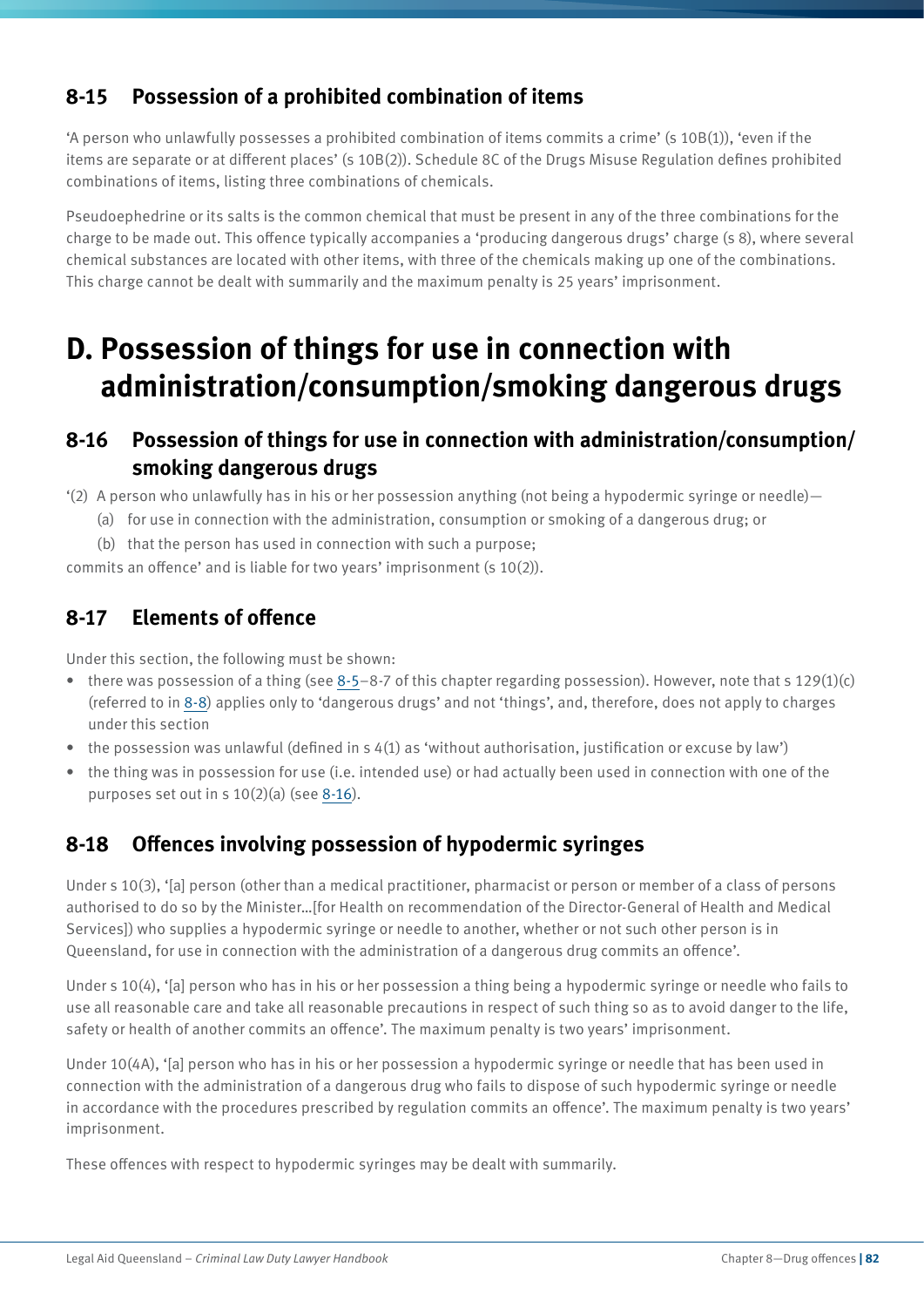### **8-19 Possessing suspected property**

Section 10A(1) of the Drugs Misuse Act states that '[a] person who has in his or her possession any property (other than a dangerous drug, hypodermic syringe or needle) reasonably suspected of—

- (a) having been acquired for the purpose of committing an offence defined in this part; or
- (b) having been used in connection with the commission of such an offence; or
- (c) having been furnished or intended to be furnished for the purpose of committing such an offence; or
- (d) being the proceeds of such an offence; or
- (e) having been acquired with the proceeds of such an offence; or
- (f) being property into which the proceeds of such an offence have, in some other manner, been converted;

who does not give an account satisfactory to the court of how the person lawfully came by or had such property in the person's possession commits an offence against this Act.

Maximum penalty—2 years imprisonment'.

### **8-20 Reasonable suspicion**

'Reasonable suspicion' is the suspicion of a reasonable person but something short of proof (*Gough v Braden* [1993] 1 Qd R 100). The onus is first on the Crown to establish reasonable suspicion beyond reasonable doubt; however, the onus then shifts to the defendant to satisfactorily explain how they lawfully obtained this property.

The suspicion must be reasonably held when the defendant is found in possession of the property and not at some later time (*Christie v Strohfeldt* (Unreported, Queensland District Court, CM No 5 of 2001, Britton J, 5 October 2000)).

# **E. Producing dangerous drugs**

### **8-21 Producing dangerous drugs**

'A person who unlawfully produces a dangerous drug is guilty of a crime' (s 8).

### **8-22 Publishing or possessing instructions for producing dangerous drugs**

Publishing or possessing instructions for producing dangerous drugs is a crime under s 8A. The maximum penalty is 25 years' imprisonment if the dangerous drug is specified in Schedule 1 of the Drugs Misuse Regulation and 20 year' imprisonment if the dangerous drug is specified in Schedule 2.

Under this section, 'document' includes anything designed to enable electronic access specifically to the instructions (e.g. 'a document containing a computer password specifically designed to give access through a computer').

Also under this section, 'publish' includes 'publish to any person and supply, exhibit and display to any person, whether the publication is made orally or in written, electronic or another form'.

### **8-23 General comment**

Section 8 targets all the acts involved in producing a dangerous drug, which, in the framework of this Act, includes cultivating cannabis among other things.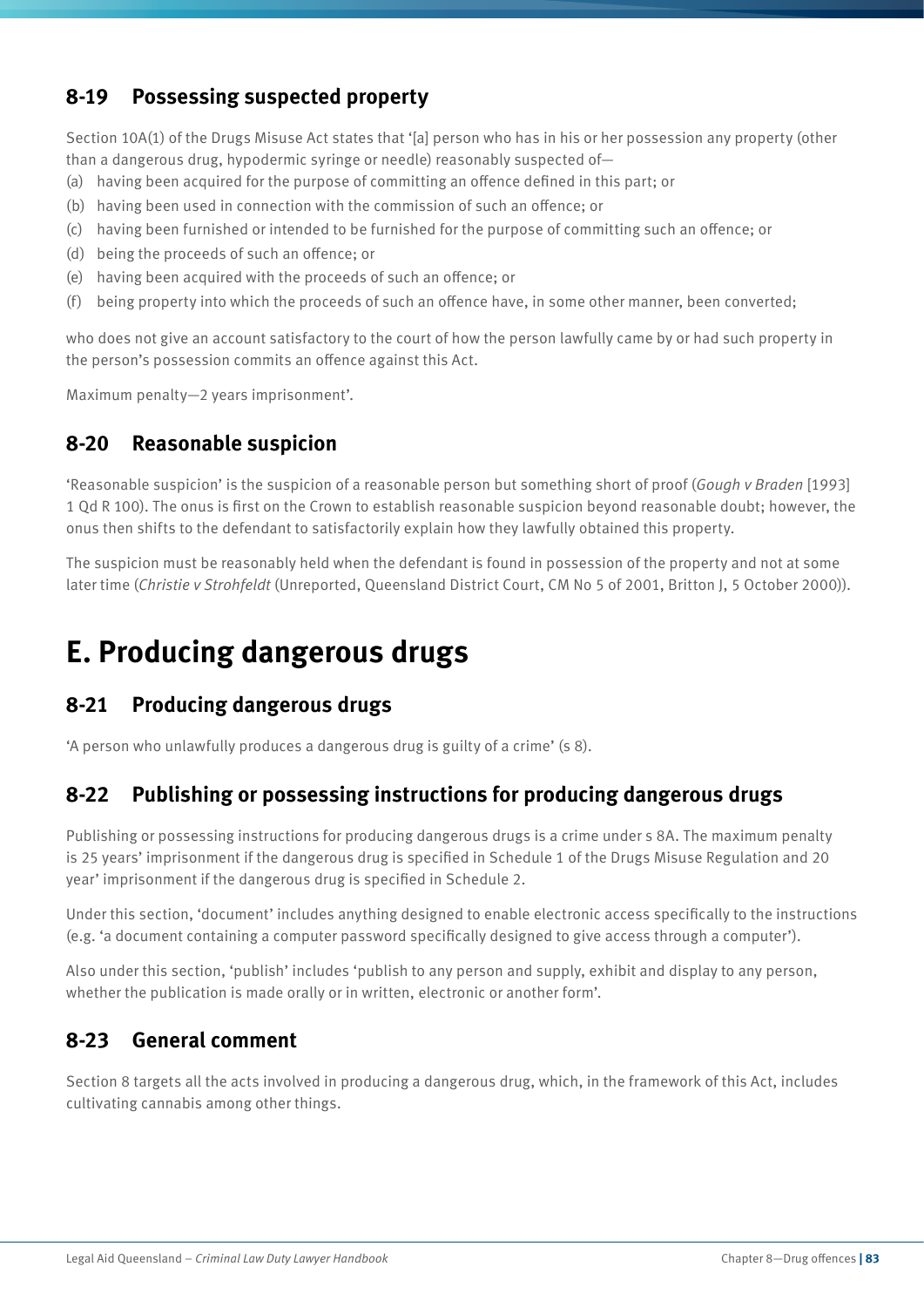### **8-24 Definitions**

#### **Produce**

Section 4 defines 'produce' as:

- '(a) prepare, manufacture, cultivate, package or produce;
- (b) offering to do any act specified in paragraph (a);
- (c) doing or offering to do any act preparatory to, in furtherance of, or for the purpose of, any act specified in paragraph (a).

#### **Unlawfully**

Section 4 defines 'unlawfully' as 'without authorisation, justification or excuse by law'.

#### **Prepare**

The *Macquarie Dictionary* defines 'prepare' as 'to make ready, or put in due condition, for something' and 'to manufacture, compound or compose'. In *Calabria v R* (1983) 151 CLR 670; [\[1983\] HCA 33](http://www.austlii.edu.au/au/cases/cth/HCA/1983/33.html), 675, it was held that 'a person who dries out Indian Hemp in order to make it fit for use "prepares" it'. In *R v Ibrahimof* [1980] ACL 799 (a Victorian County Court decision), it was held that 'a person who prepares buddha sticks for smoking is guilty of an offence. It does not matter that the substance of the drug is not altered, only the form'.

#### **Manufacture**

The *Macquarie Dictionary* defines 'manufacture' as 'the making of goods or wares by manual labour or by machinery, especially on a large scale'. In *Federal Commissioner of Taxation v Jack Zinader Pty Ltd* (1949) 78 CLR 336, 351, it was stated that '... to work up...material into a new form suitable for use...is manufacture within the ordinary meaning of the word'. This case also approved the statement in *McNicol v Pinch* [1906] 2 KB 352, 361 that 'the essence of making or of manufacturing is that what is made shall be a different thing from that out of which it is made'.

#### **Cultivate**

This concept has received much attention from the courts in recent years. When you take instructions, you must ask about the number of seeds and plants, and the height of the plants. Under this Act, if either the plants' aggregate weight is equal to or more than 500 grams, or the aggregate weight is less than 500 grams but the number of plants is more than 100, the matter cannot be dealt with summarily and must proceed by way of indictment.

To prove cultivation, the defendant must have taken some positive act, such as watering the plants (*R v O'Dempsey*  [1982] Qd R 174). Such positive acts constitute cultivation even if the plants were planted by another person (*R v Kirkwood* [1982] Qd R 158).

Cultivation has been interpreted widely, covering acts from 'the first step that might be taken to grow a plant from the seed itself, including the growing of the seed' (*R v Shattock* [1980] 2 NZLR 486) up to harvesting (*R v Stratford and McDonald* [1985] 1 Qd R 361) and the ancillary activities associated with harvesting, such as drying and stacking (*R v Giorgi and Romeo* (1982) 31 SASR 299, 303).

#### **Package**

The *Macquarie Dictionary* defines 'package' as 'a bundle or parcel'.

#### **Produce**

The *Macquarie Dictionary* defines 'produce' as 'bring into existence; give rise to; cause: *to produce steam*', 'to bring into being by mental or physical labour, as a work of literature or art'.

The word 'produce' is not itself defined in the Act. It seems to overlap with some of the concepts previously referred to, such as 'prepare' and 'manufacture'.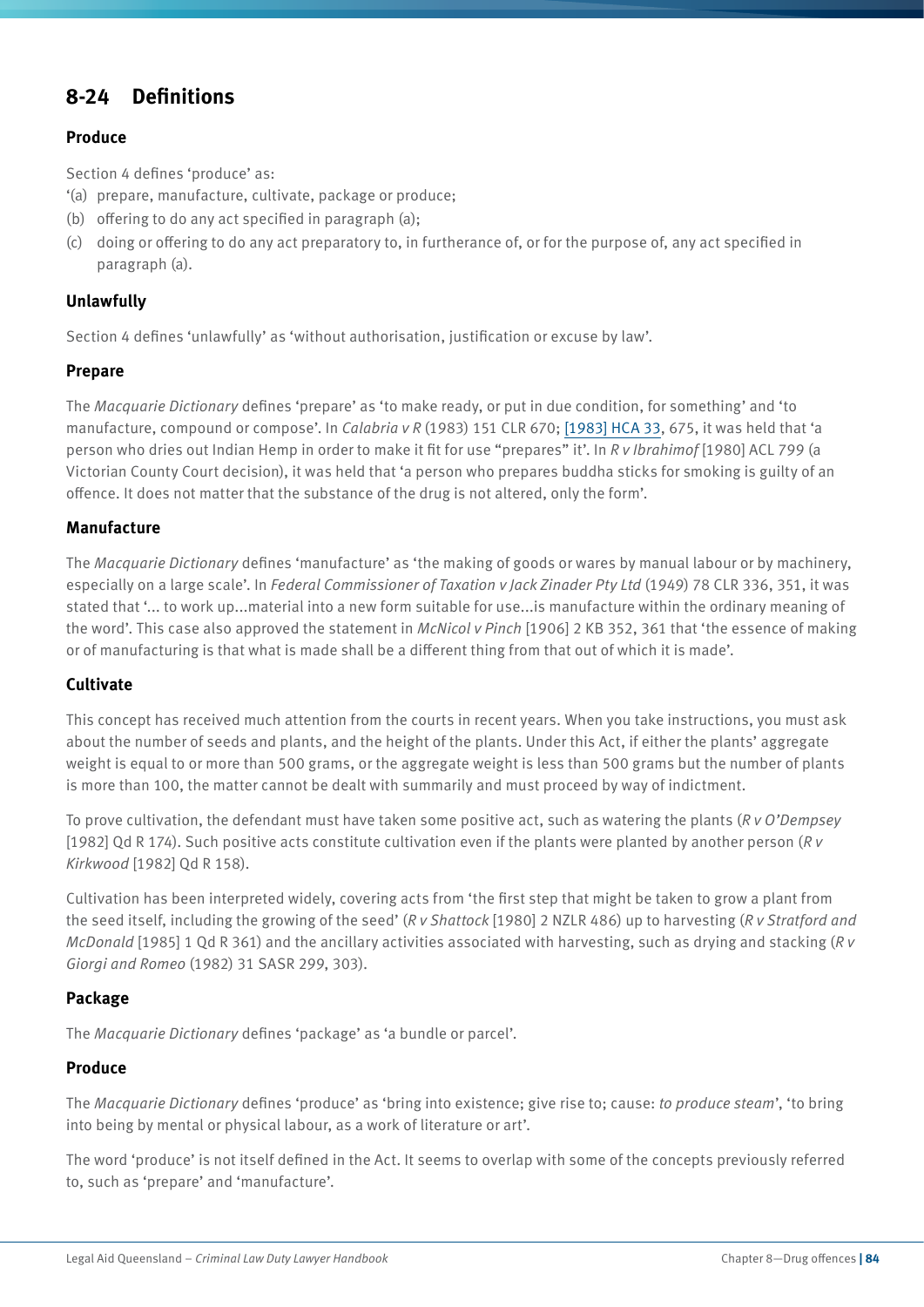Sentencing for production can vary greatly. Some factors influencing sentence range (in addition to the usual, i.e. age, early plea, admissions and previous convictions) are:

- whether the production was for commercial gain or personal use
- the sophistication of the lab/project
- the period the defendant was engaged in the activity
- the quantity (and purity if applicable) of dangerous drug located.

Non-custodial sentences (including where no conviction is recorded) have been considered appropriate.

### **8-25 Possession of instructions for producing dangerous drugs**

It is a crime to publish or possess a document containing instructions about how to produce a dangerous drug. As yet, this provision has had little judicial consideration. Arguably, to fall within the provision, the 'instructions' must enable a person to produce a dangerous drug if followed—a point that, as yet, seems to have not been argued.

### **8-26 Supplying or producing relevant substances or things for use in connection with producing dangerous drugs**

A person who unlawfully supplies (s 9B) or produces (s 9C) a relevant substance or thing, as defined under s 9A(2), for use in connection with committing a crime under s 8 ('Producing dangerous drugs') commits a crime. See 8-12 for examples of relevant substances or things. Section 9B further indicates that the supply must be to another person, whether or not that person is in Queensland. The maximum penalty is 15 years' imprisonment.

# **F. Supplying dangerous drugs**

### **8-27 Unlawful supply**

Under s 6, '[a] person who unlawfully supplies a dangerous drug to another, whether or not such other person is in Queensland, is guilty of a crime'.

### **8-28 Supplying dangerous drugs**

Under this section, an offence of supplying dangerous drugs can be dealt with summarily (and then only at the prosecutor's election (ss 13(1) and 118)) only if the dangerous drug is specified in Schedule 2 and there are no allegations of aggravated supply.

The offence is one of aggravated supply if the offender is an adult and the person being supplied to is a minor, an intellectually handicapped citizen, within an educational institution or within a correctional institution, or they do not know they are being supplied with the thing (s 6(1) and (2)).

### **8-29 Definitions**

#### **Supply**

Under s 4, 'supply' means:

- '(i) give, distribute, sell, administer, transport or supply; or
- (ii) offering to do any act specified in subparagraph (i); or
- (iii) doing or offering to do any act preparatory to, in furtherance of, or for the purpose of, any act specified in subparagraph (1)'.

This definition is wide-ranging and examined further in 8-30 below.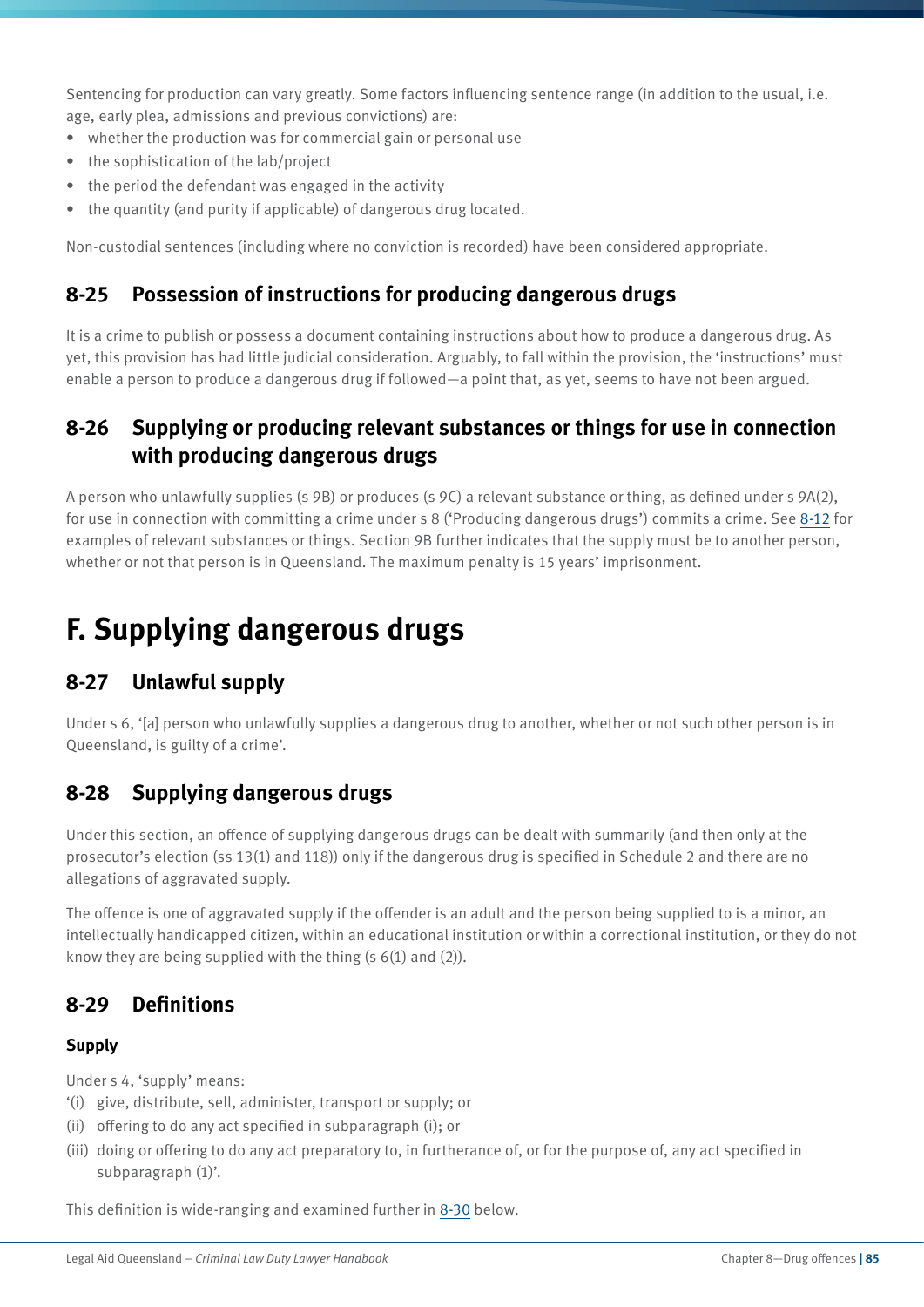#### **Unlawfully**

Section 4 defines 'unlawfully' as 'without authorisation, justification or excuse by law'.

#### **Give**

The meaning of the word 'give, which was used in s  $130(2)(c)$  of the Health Act (now repealed) in a section very similar to s 6 of this Act, was dealt with in *R v Cameron* (Unreported, Queensland Court of Criminal Appeal, CA 108 of 1975, Dunn, Wanstall and Matthews JJ, 11 December 1975).

The court discussed the two possible definitions taken from the *Shorter Oxford English Dictionary*. The narrow meaning was 'to bestow gratuitously, to hand over as a present' and the wider meaning was 'to deliver, hand over'. The court held that the prohibition against 'giving' drugs covered deliveries, including (as in this case) a delivery to the owner of the goods.

#### **Distribute**

The *Macquarie Dictionary* defines 'distribute' as 'to divide and bestow in shares; deal out; allot'.

#### **Sell**

The ordinary law of contract seems to govern the meaning of the word 'sell' (though note that the definition of 'supply' under s 4(1) includes offering, doing or offering to do any act preparatory to, in furtherance of, or for the purpose of the particular act specified in paragraph (a) of the definition (see 8-31).

To constitute a sale, there must be an offer (as opposed to an invitation to treat) and an acceptance of that offer (*Fisher v Bell* [1961] 1 QB 394). The fact that possession of an item is illegal does not mean there is insufficient 'ownership' in the property to prevent it being 'sold' (*R v Waterhouse* (1911) 11 SR (NSW) 217).

Because of the extended definition of 'supply' in s 4, it is still an offence to offer to sell a substance that the person offering believes to be a dangerous drug but which, upon analysis, turns out not to be so. It would be enough that the person offering the goods for sale believed at the time that those goods were a dangerous drug (*Gauci v Driscoll* [1985] VR 428, 432; *R v Shivpuri* [1985] QB 1029).

#### **Administer**

The *Macquarie Dictionary* defines 'administer' as 'to manage (affairs, a government, etc.); have charge of the execution of: *to administer laws*'.

#### **Transport**

The *Macquarie Dictionary* defines 'transport' as 'to carry or convey from one place to another'. Arguably, such transportation would have to be in the context of the supply of drugs from one person to another (but see *R v Maroney* [2002] 1 Qd R 285; [\[2000\] QCA 310](http://archive.sclqld.org.au/qjudgment/2000/QCA00-310.pdf)). It was held by the majority that a person may be convicted of supplying drugs to themselves if they are a party to that supply. An appeal to the High Court was dismissed by the majority (*Maroney v R* (2003) 216 CLR 31; [\[2003\] HCA 63](http://www.austlii.edu.au/au/cases/cth/HCA/2003/63.html); BC200306679).

### **8-30 Supply**

While s 4 of the Act does define the word 'supply' (see definition above), that definition contains the word 'supply', which is not itself further defined. In *Commonwealth v Sterling Nicholas Duty Free* (1972) 126 CLR 297, 309, it was stated that 'the supply of goods does not necessitate a change in ownership of the goods supplied. In many cases the word "supply" is equivalent to "provide". A supplier...may be one who delivers'.

The word 'supply' was defined in *Andaloro v Wyong Cooperative Dairy Society Limited* (1965) 66 SR (NSW) 466, 479 as 'the furnishing or providing of [a] commodity by one person who has it to or for another person who requires it'. Therefore, a medical practitioner who systematically wrote prescriptions for drugs of addiction knowing that people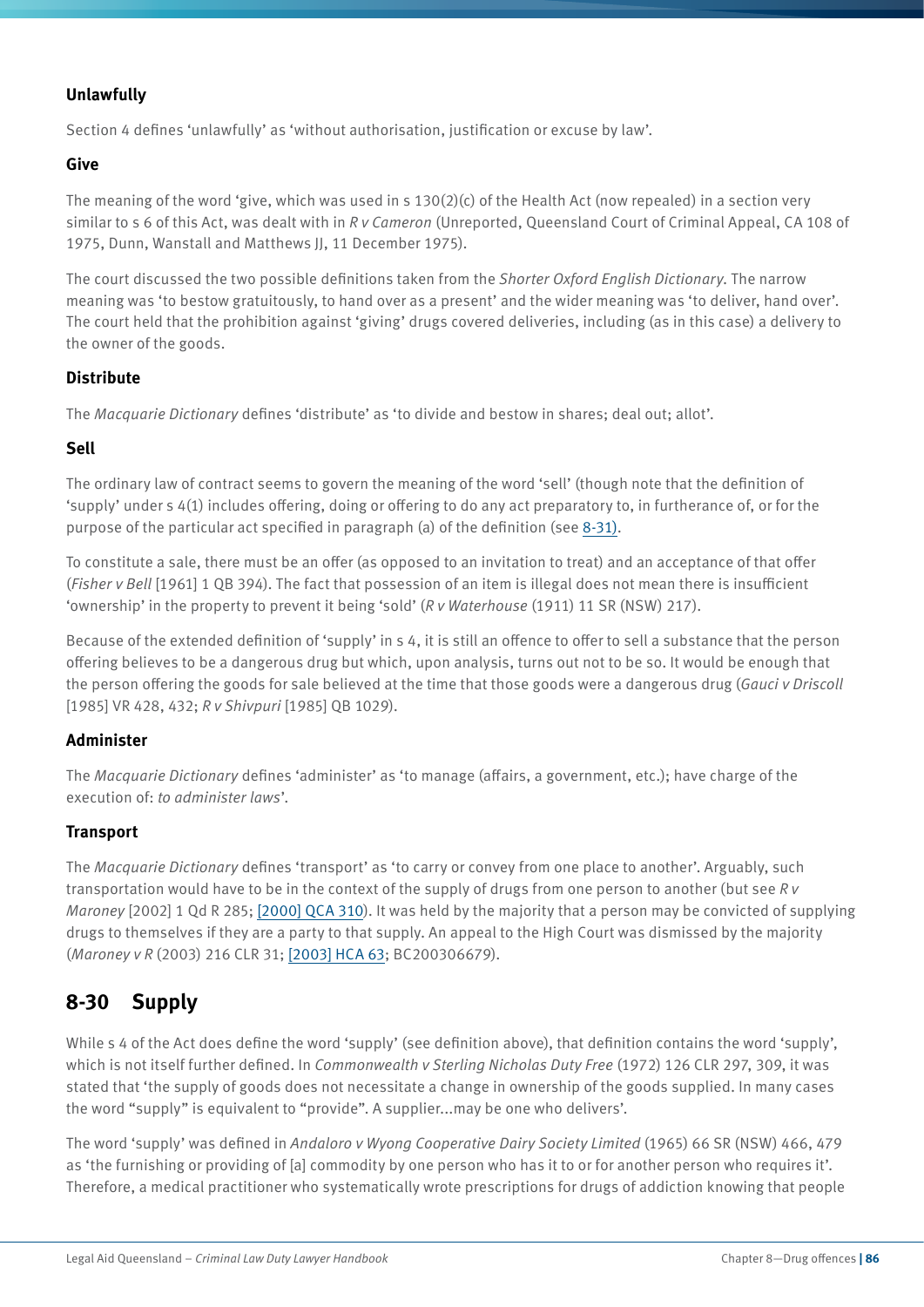would present them to chemists to procure those drugs was held to have 'supplied' within the definition in the *Poisons and Therapeutic Goods Act 1966* (NSW) (*R v Coles* [1984] 1 NSWLR 726).

A person who offers to supply drugs with no intention of fulfilling the offer still 'supplies' within the definition in s 4, though it would not constitute an offence if it could be shown that the offer was not a 'genuine offer' (*R v Roberts* (Unreported, Queensland Court of Criminal Appeal, CA 353 of 1987, Kelly SPJ, Macrossan and Derrington JJ, 23 February 1988)).

# **G. Other offences**

### **8-31 Possession of property from drug offence**

- '(1) A person who receives or possesses property, other than a dangerous drug, (offence property) obtained, directly or indirectly, from the commission of—
	- (a) an offence defined in section 5 or 6; or
	- (b) an act done at a place not in Queensland which if it had been done in Queensland would have constituted an offence defined in section 5 or, as the case may be, 6, and which is an offence under the laws in force in the place where it was done;

knowing or believing the property to have been so obtained, is guilty of a crime' (s  $7(1)$ ).

Section 7(2) states further that, in certain circumstances, where property obtained through committing s 5 or 6 offences (trafficking or supply) has been 'mortgaged, pledged or exchanged for other property' or 'converted into other property in any manner whatever', an offence is still committed. Concealing or disposing of any property referred to in  $\leq$  7(1) or (2) is sufficient to establish 'receiving' that property ( $\leq$  7(3)).

### **8-32 General comment**

The effect of s 13(2) is that the offence of receiving money or property from the supply of any Schedule 2 drug can be dealt with summarily at the prosecutor's election if the person did not receive the money or property with the circumstances of aggravation. A further consequence of s 13(2) is that bail is available on charges under s 7 in the magistrates court if the prosecutor elects summary jurisdiction.

# **H. Occupier/manager permitting place to be used for commission of drug offences**

### **8-33 Permitting use of place**

Under s 11, '[a] person who, being the occupier or concerned in the management or control of a place, permits the place to be used for the commission of a crime defined in this part is guilty of a crime'.

### **8-34 Definition of place**

Section 4 states that 'place' includes a vehicle.

### **8-35 Permit**

The precursor to this provision in s 130(2)(e) of the Health Act (now repealed) stated that a person should not 'permit or suffer use of premises for smoking of a dangerous drug'. It has been held that the use of those two words showed there was some degree of difference—with 'suffer' being less positive than 'permit'.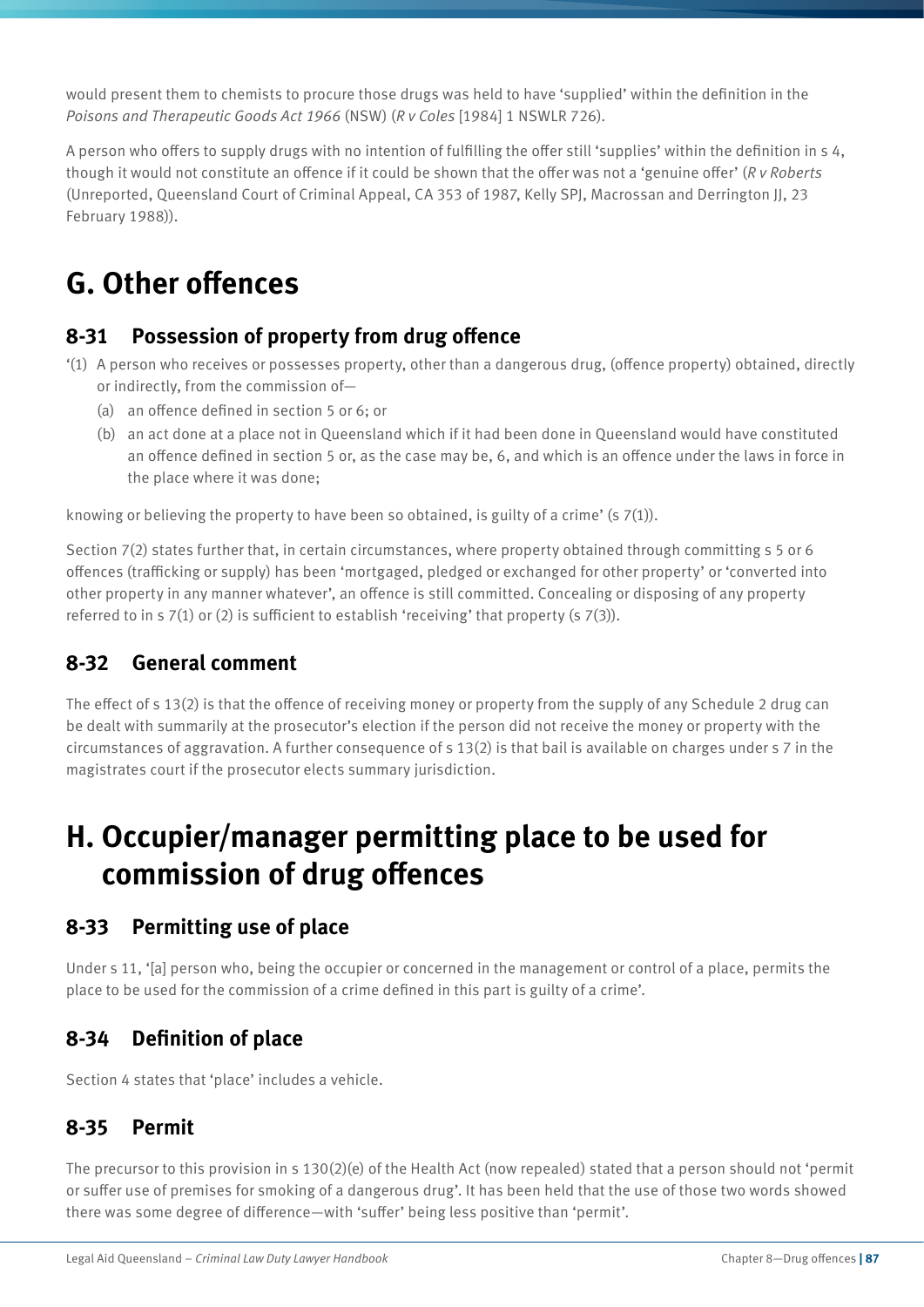The court held that 'suffer' was to be interpreted as passively or implicitly allowing the act to take place, as distinct from actively or expressly allowing it (*R v Sanewski* [1987] 1 Qd R 374). Section 11 of the Drugs Misuse Act deletes the word 'suffer', which could mean that, arguably, some degree of active involvement or approval is required to be convicted under the new Act (*R v Sanewski, supra*).

### **8-36 Occupier—person concerned in management/control**

Courts in several jurisdictions have considered the question of whether a person is the occupier and/or concerned in management or control. In *R v Mogford* [1970] 1 WLR 988, it was held that the daughters of the house owner, left at home while their parents were on holiday, were not house occupiers in terms of the English drug legislation at that time (see 8-8).

In *R v Tao* [1977] QB 141, the defendant was a student at Cambridge who lived in a hostel room allocated by the college. When a person was found in the room in possession of cannabis, Mr Tao was charged with permitting the premises to be used for smoking cannabis. On appeal, it was held that 'the expression "occupier" cannot be limited to a person who had legal possession of the premises but included anyone who had a licence which entitled him to exclusive possession i.e. anyone who had the requisite degree of control over the premises to exclude from them those who might otherwise use them for a purpose forbidden by [the Misuse of Drugs Act]'.

In *R v Sweeney* [1982] 2 NZLR 229 (under a section of the *[Misuse of Drugs Act](http://www.legislation.govt.nz/act/public/1975/0116/latest/DLM436101.html)* (NZ), similar to this Act), it was held that the prosecution had to show only that the defendant had control, or a share of control, over the premises and deliberately did not take action that they knew they could have reasonably taken to prevent the unlawful use.

Proof of knowledge is required. Although suspicion is not knowledge, knowledge may be inferred from a defendant shutting their eyes to suspicious circumstances (*R v Thomas* (1976) 63 Cr App R 65). Under the *[Misuse of Drugs Act](http://www.legislation.gov.uk/ukpga/1971/38/contents)* (UK), it was held that the words 'concerned in the management of any premises' are wide enough to cover squatters or trespassers running a card school in the basement of a local authority house (*R v Josephs* (1977) 65 Cr App R 253). That case held that, although the people charged had no legal authority to be on the premises, they were exercising control over the premises and unlawful possession was irrelevant.

A person may be an 'occupier' even if they do not pay rent; are physically absent from the premises; and are one of a number of occupiers (*R v Fox* [1986] 2 Qd R 402 and *R v Brauer* [1990] 1 Qd R 332).

# **I. Certificates and forfeiture**

### **8-37 Certificates**

- '(1) In any proceedings for an offence defined in this Act the production of a certificate purporting to be signed by an analyst with respect to an analysis or examination made by the analyst shall, without proof of the analyst's signature or that the analyst is an analyst, be evidence of any of the following stated in the certificate—
	- (a) the identity of the thing analysed or examined;
	- (b) the quantity of the thing;
	- (c) the result of the analysis or examination and of the matters relevant to the proceedings;

and, in the absence of evidence to the contrary, shall be conclusive such evidence' (s 128(1)).

### **8-38 Necessity for certificate**

When a charge is made under this Act, the prosecution will normally need to obtain a certificate of analysis that both shows that the presumptive police test, indicating a dangerous drug or relevant substance, is correct and determines the precise weight (and purity of the drug if applicable).